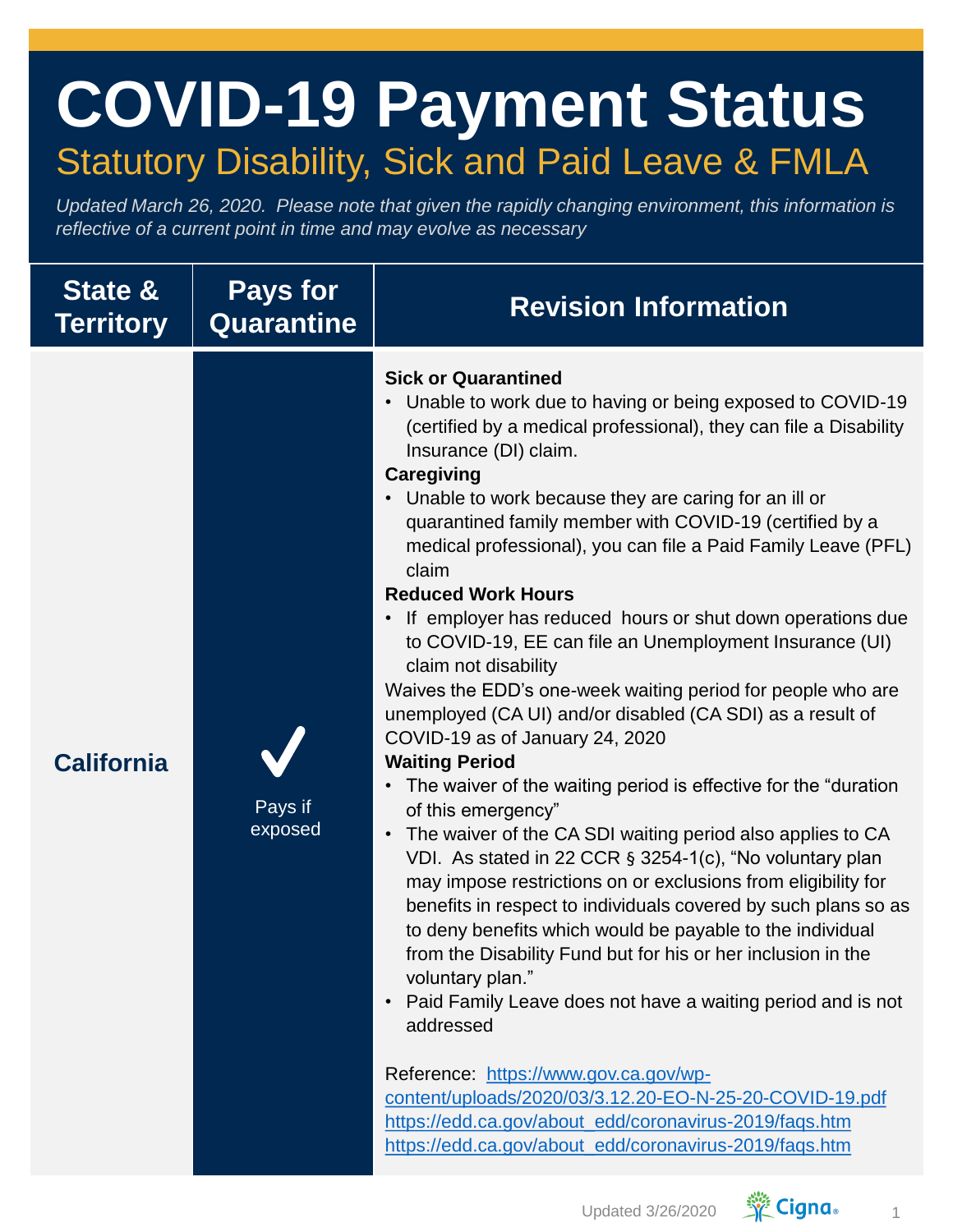| <b>State &amp;</b><br><b>Territory</b> | <b>Pays for</b><br>Quarantine | <b>Revision Information</b>                                                                                                                                                                                                                                                                                                                                                                                                                                                                                                                                                                                                                                                                                                                                                                                                                                                                                                                                                                                                                                                                                                                                                                                                                                                                                                            |
|----------------------------------------|-------------------------------|----------------------------------------------------------------------------------------------------------------------------------------------------------------------------------------------------------------------------------------------------------------------------------------------------------------------------------------------------------------------------------------------------------------------------------------------------------------------------------------------------------------------------------------------------------------------------------------------------------------------------------------------------------------------------------------------------------------------------------------------------------------------------------------------------------------------------------------------------------------------------------------------------------------------------------------------------------------------------------------------------------------------------------------------------------------------------------------------------------------------------------------------------------------------------------------------------------------------------------------------------------------------------------------------------------------------------------------|
| <b>Colorado</b>                        |                               | The Colorado Department of Labor and Employment (CDLE)<br>adopted the Colorado HELP Rules to require up to four days of<br>paid sick leave for employees in select industries to attend to<br>flu-related symptoms and treatment applying to the following<br>industries:<br>Leisure and hospitality; Food services; Child care; Education;<br>Home healthcare; otherwise high-risk individuals; Operating a<br>nursing home; and Operating a community living facility.<br>An employer in any of the above industries must provide up to<br>four days of paid sick leave for an employee (A) with flu-like<br>symptoms, and (B) who is being tested for COVID-19.<br>The paid sick leave ends if an employee receives a negative<br>COVID-19 test result.<br><b>Exceptions to Employer Responsibilities</b><br>The Rules "do not require an employer to offer additional days<br>of paid sick leave if it already offers all employees an amount of<br>paid leave sufficient to comply with" the four-day paid leave<br>requirement.<br>An employee who has already exhausted his or her paid sick<br>leave allotment, but then has flu-like symptoms and is being<br>tested for COVID-19, is entitled to the additional paid sick days<br>Reference: https://www.colorado.gov/pacific/cdle/information-<br>and-resources-coronavirus |
| <b>Federal</b><br><b>FMLA</b>          |                               | Effective April 1, 2020 through December 31, 2020<br>Employers with less than 500 employees<br>An "eligible employee" is one that has been employed for at<br>least 30 calendar days<br>Covers employees who are unable to work or telework because<br>they are caring for a son or daughter under 18 if their school or<br>place of care or childcare provider has closed or is unavailable<br>due to a public health emergency<br>There is a provision that requires the employer to pay 2/3 of the<br>employees regular rate of pay up to \$200/day or \$10,000 in<br>aggregate for weeks 3 through 12.<br>Reference: https://www.congress.gov/116/bills/hr6201/BILLS-<br>116hr6201eh.pdf                                                                                                                                                                                                                                                                                                                                                                                                                                                                                                                                                                                                                                           |

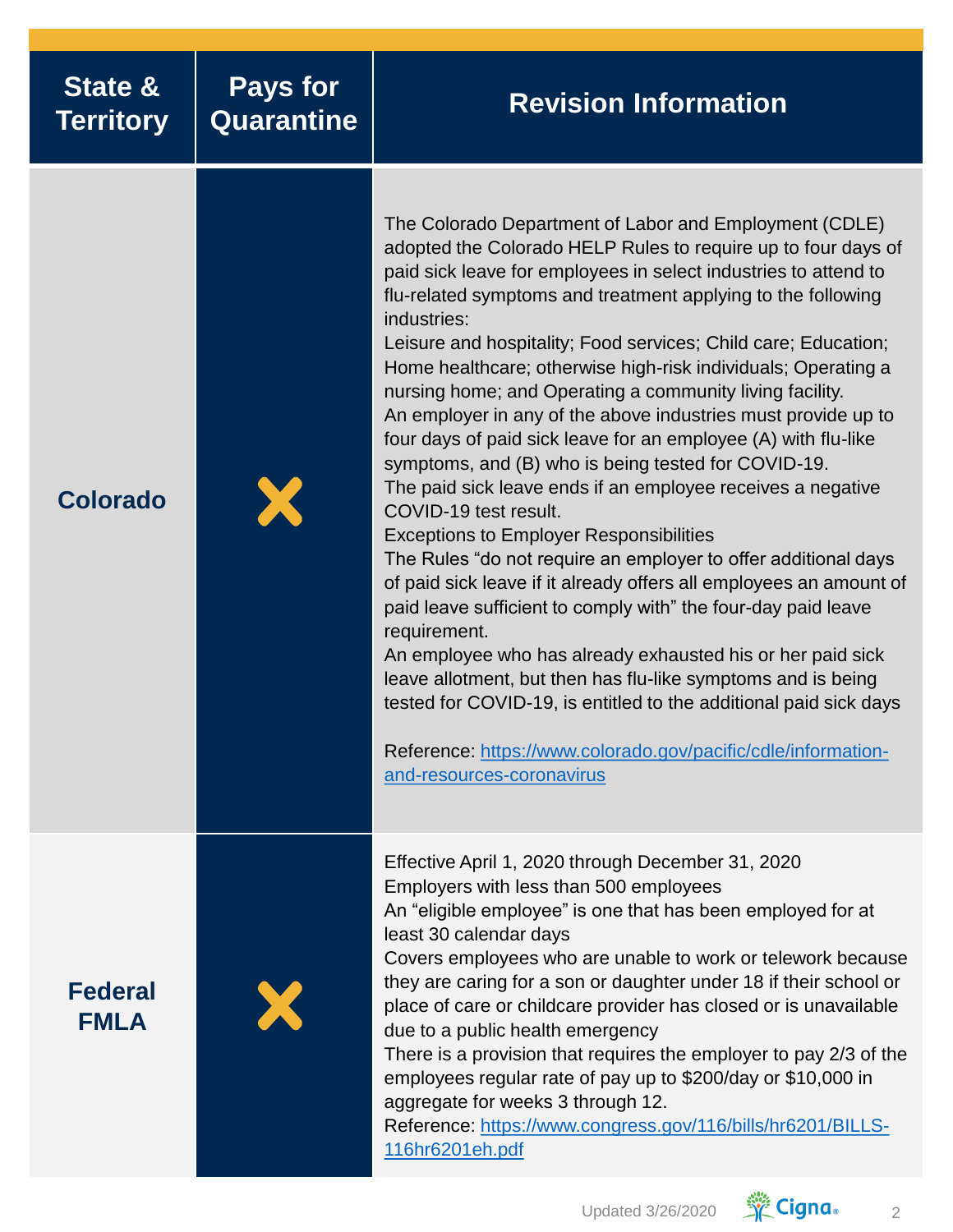| State &<br><b>Territory</b>                                                | <b>Pays for</b><br><b>Quarantine</b> | <b>Revision Information</b>                                                                                                                                                                                                                                                                                                                                                                                                                                                                                                                                                                                                                                                                                                                                                                                                                                                                                                                                                                                                                                                                                                                                                                                                                                                                                                                                                                                                |
|----------------------------------------------------------------------------|--------------------------------------|----------------------------------------------------------------------------------------------------------------------------------------------------------------------------------------------------------------------------------------------------------------------------------------------------------------------------------------------------------------------------------------------------------------------------------------------------------------------------------------------------------------------------------------------------------------------------------------------------------------------------------------------------------------------------------------------------------------------------------------------------------------------------------------------------------------------------------------------------------------------------------------------------------------------------------------------------------------------------------------------------------------------------------------------------------------------------------------------------------------------------------------------------------------------------------------------------------------------------------------------------------------------------------------------------------------------------------------------------------------------------------------------------------------------------|
| <b>Emergency</b><br><b>Federal</b><br><b>Paid Sick</b><br><b>Leave Act</b> |                                      | Effective April 2, 2020 through December 31, 2020<br>Applies to Employers with less than 500 employees<br>No specific eligibility requirement<br>Paid sick time must be provided if the employee is unable to<br>work or telework because:<br>• The employee is subject to an order of quarantine or isolation<br>due to Covid-19<br>The employee has been advised by a health care provider to<br>self-quarantine because of Covid-19 concerns<br>The employee is experiencing symptoms of Covid-19 and is<br>seeking a diagnosis<br>The employee is caring for a family member that is subject to<br>an order or quarantine or has been advised by a health care<br>provider to self-quarantine<br>• The employee is caring for a son or daughter because the<br>school or place of care of the son or daughter has been<br>closed or their care provider is unavailable due to Covid-19<br>precautions<br>The employee is experiencing any other substantially similar<br>condition<br><b>Number of Paid Sick Leave hours</b><br>• Full time employees: 80<br>• Part-time employees: the number of hours that an employee<br>works, on average, over a 2-week period<br>No carryover<br>Employer may terminate remaining sick time once the<br>employee no longer needs them for coronavirus reasons<br>No payout of unused sick time<br>Reference: https://www.congress.gov/116/bills/hr6201/BILLS-<br>116hr6201eh.pdf |
| <b>Hawaii</b>                                                              |                                      | Website includes information about COVID-19 but no revisions<br>advise related to paying for quarantine or any other revisions                                                                                                                                                                                                                                                                                                                                                                                                                                                                                                                                                                                                                                                                                                                                                                                                                                                                                                                                                                                                                                                                                                                                                                                                                                                                                             |

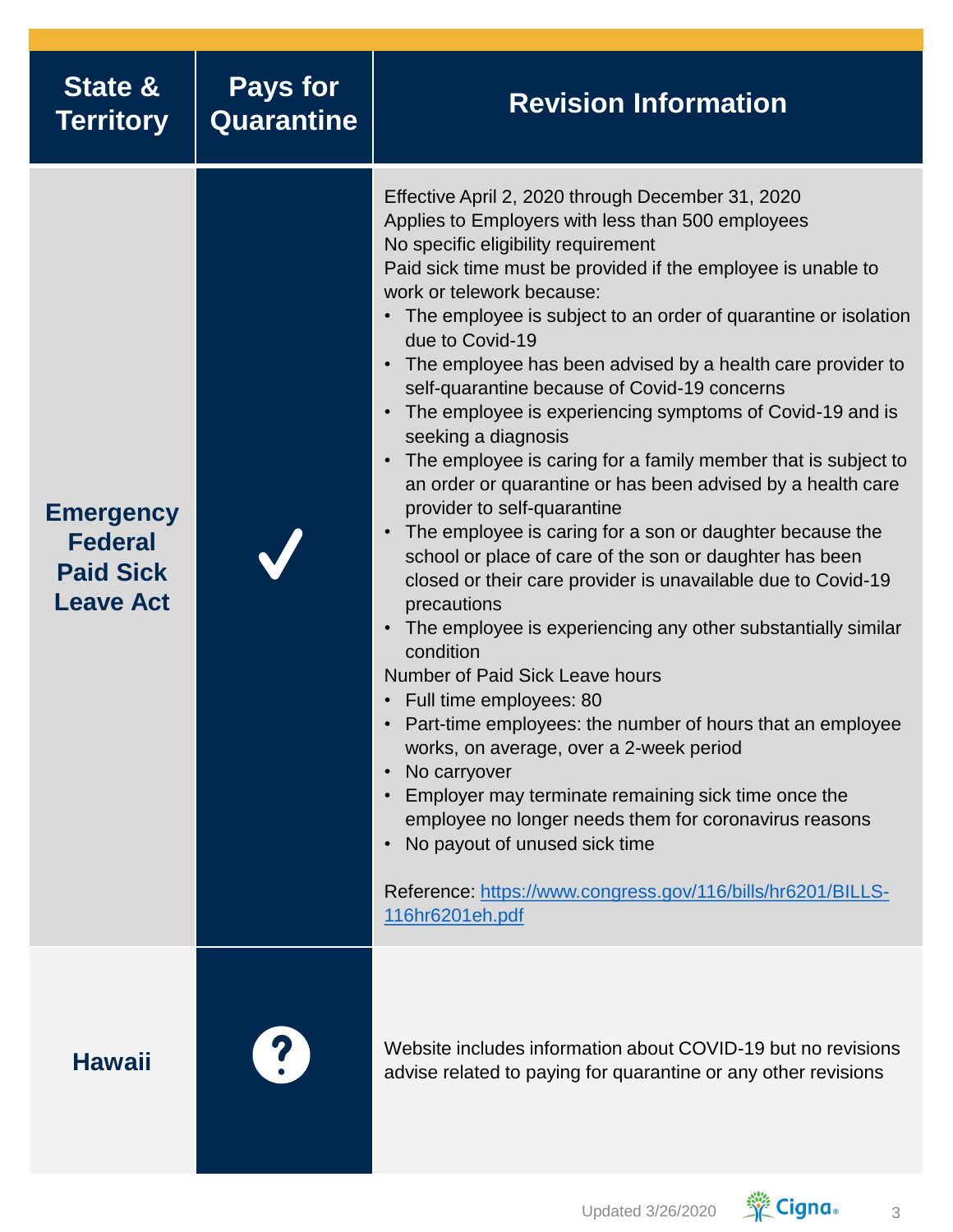| State &<br><b>Territory</b> | <b>Pays for</b><br>Quarantine     | <b>Revision Information</b>                                                                                                                                                                                                                                                                                                                                                                                                                                                                                                                                                                                                                                                                                                                                                                                                                                                                                                                                                                                                                                                                                                                                                                                                                                                                                                                                                                                                                                                                                                                                                                                                                                                                                                                                                                                                                                                                                                                                                                                                                                                                                                                                                                                      |
|-----------------------------|-----------------------------------|------------------------------------------------------------------------------------------------------------------------------------------------------------------------------------------------------------------------------------------------------------------------------------------------------------------------------------------------------------------------------------------------------------------------------------------------------------------------------------------------------------------------------------------------------------------------------------------------------------------------------------------------------------------------------------------------------------------------------------------------------------------------------------------------------------------------------------------------------------------------------------------------------------------------------------------------------------------------------------------------------------------------------------------------------------------------------------------------------------------------------------------------------------------------------------------------------------------------------------------------------------------------------------------------------------------------------------------------------------------------------------------------------------------------------------------------------------------------------------------------------------------------------------------------------------------------------------------------------------------------------------------------------------------------------------------------------------------------------------------------------------------------------------------------------------------------------------------------------------------------------------------------------------------------------------------------------------------------------------------------------------------------------------------------------------------------------------------------------------------------------------------------------------------------------------------------------------------|
| <b>New Jersey</b>           | Sick Leave,<br>clarifying for TDI | A person has COVID 19<br>Can use accrued sick leave<br>Can apply for Temporary Disability Insurance (TDI); the<br>health care provider would give the diagnosis and the<br>duration the individual is expected to be out of work<br>May be eligible for Workers' Compensation: If a person<br>$\bullet$<br>contracts the virus because he/she waited on or worked<br>with someone who had the virus, or contracted the virus<br>for any other work related reason, that person could be<br>eligible for workers' compensation.<br>A person is told to self-quarantine due to exposure<br>May be able use accrued Earned Sick Leave under The<br><b>Earned Sick Leave law</b><br>Can apply for Temporary Disability Insurance (TDI)<br>Refer to specifics for each COVID-19 scenario as outlined in<br>reference link<br>Reference: https://www.nj.gov/labor/assets/PDFs/COVID-<br>19%20SCENARIOS.pdf<br>New: On March 25, 2020, NJ passed a coronavirus law that<br>impacts New Jersey's Earned Sick Time law, Family Leave Act<br>law, and TDI/FLI provisions. For purposes of leave<br>administration only, please note that where there is a state of<br>emergency declared by the Governor, Commissioner of Health,<br>or other public health authority, "serious health condition" which<br>now includes:<br>. Illness caused by the epidemic of a communicable disease<br>(here, COVID-19)<br>• Known or suspected exposure to the communicable disease<br>(here, COVID-19)<br>• Efforts to prevent spread of the communicable disease (here,<br>COVID-19)<br>If in-home care or treatment of a family member of the<br>employee is required due to:<br>1) the issuance by a healthcare provider or the commissioner or<br>other public health authority of a determination that the<br>presence in the community of a family member may jeopardize<br>the health of others<br>2) the recommendation, direction, or order of the provider or<br>authority that the family member be isolated or quarantined<br>because of suspected exposure to the communicable disease.<br>Please note: We are researching this law and will provide more<br>information in the future.<br>Updated 3/26/2020<br>$\sim n$ |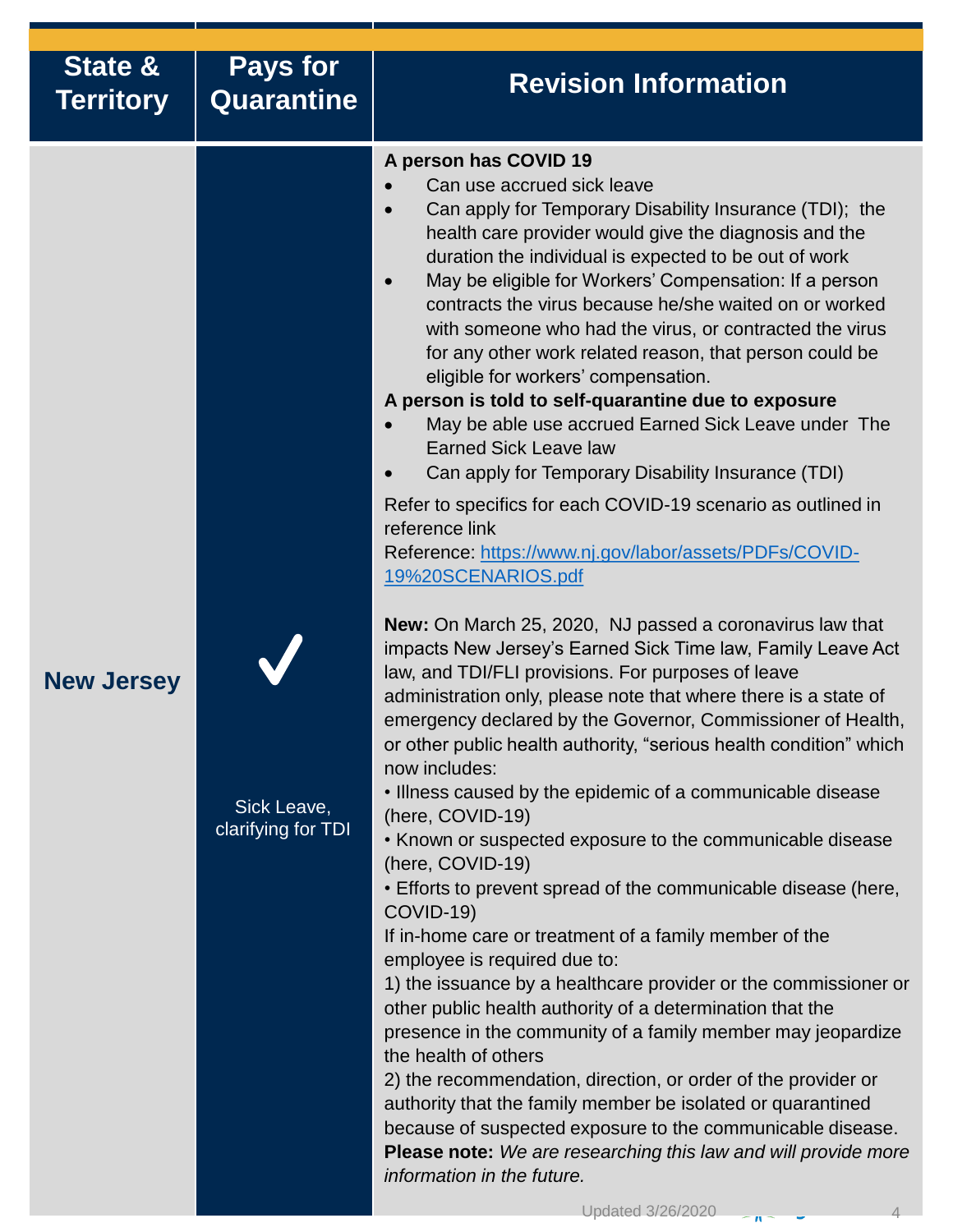| <b>State &amp;</b><br><b>Territory</b> | <b>Pays for</b><br>Quarantine | <b>Revision Information</b>                                                                                                                                                                                                                                                                                                                                                                                                                                                                                                                                                                                                                                                                                                                                                                                                                                                                                                                                                                                                                                                                                                                               |
|----------------------------------------|-------------------------------|-----------------------------------------------------------------------------------------------------------------------------------------------------------------------------------------------------------------------------------------------------------------------------------------------------------------------------------------------------------------------------------------------------------------------------------------------------------------------------------------------------------------------------------------------------------------------------------------------------------------------------------------------------------------------------------------------------------------------------------------------------------------------------------------------------------------------------------------------------------------------------------------------------------------------------------------------------------------------------------------------------------------------------------------------------------------------------------------------------------------------------------------------------------|
| <b>New York</b>                        |                               | "Quarantine" is an employee who is subject to a mandatory or<br>precautionary order of quarantine or isolation issued by the<br>state of New York, the department of health, local board of<br>health, or any governmental entity duly authorized to issue such<br>order due to COVID-19<br>"Disability" means 1) inability to perform regular duties of<br>employment or duties of other employment the employer may<br>offer employee 2) as a result of Quarantine, and 3) when the<br>employee has exhausted all paid sick leave under this Law.<br>"Family leave" expanded to mean 1) Quarantine or 2) to provide<br>care for a minor dependent child of the employee who is<br>Quarantined<br>No waiting period, in most instances employer pays 5 to 14<br>days of sick pay<br>Payment can be a combination of NY PFL and NY DBL<br>Able to work from Home during Quarantine (asymptomatic or<br>symptomatic) means no benefits are payable<br>It increases the amount in total an employee can receive in<br>aggregate to \$2,884.62/week.<br>https://www.governor.ny.gov/programs/paid-sick-<br>Reference:<br>leave-covid-19-impacted-new-yorkers |
| <b>Oregon</b>                          |                               | Oregon law requires employers to give sick time which pays:<br>Being ill with Coronavirus<br>Quarantined<br>Worker is caring for sick family member<br>Employer shuts down due to quarantine<br>Schools are closed for COVID-19 and worker has no<br>childcare<br>Employer stays open when urged to close for public health<br>First responder is under quarantine<br>Refer to specifics for each COVID-19 scenario as outlined in<br>reference link<br>In addition, the Oregon Family Leave Act is expanding<br>protection for the covered reason of not being at work due to<br>school and daycare closures.<br>Reference:<br>https://www.oregon.gov/employ/Documents/EDPUB190_0320.p<br>$\underline{df}$                                                                                                                                                                                                                                                                                                                                                                                                                                               |